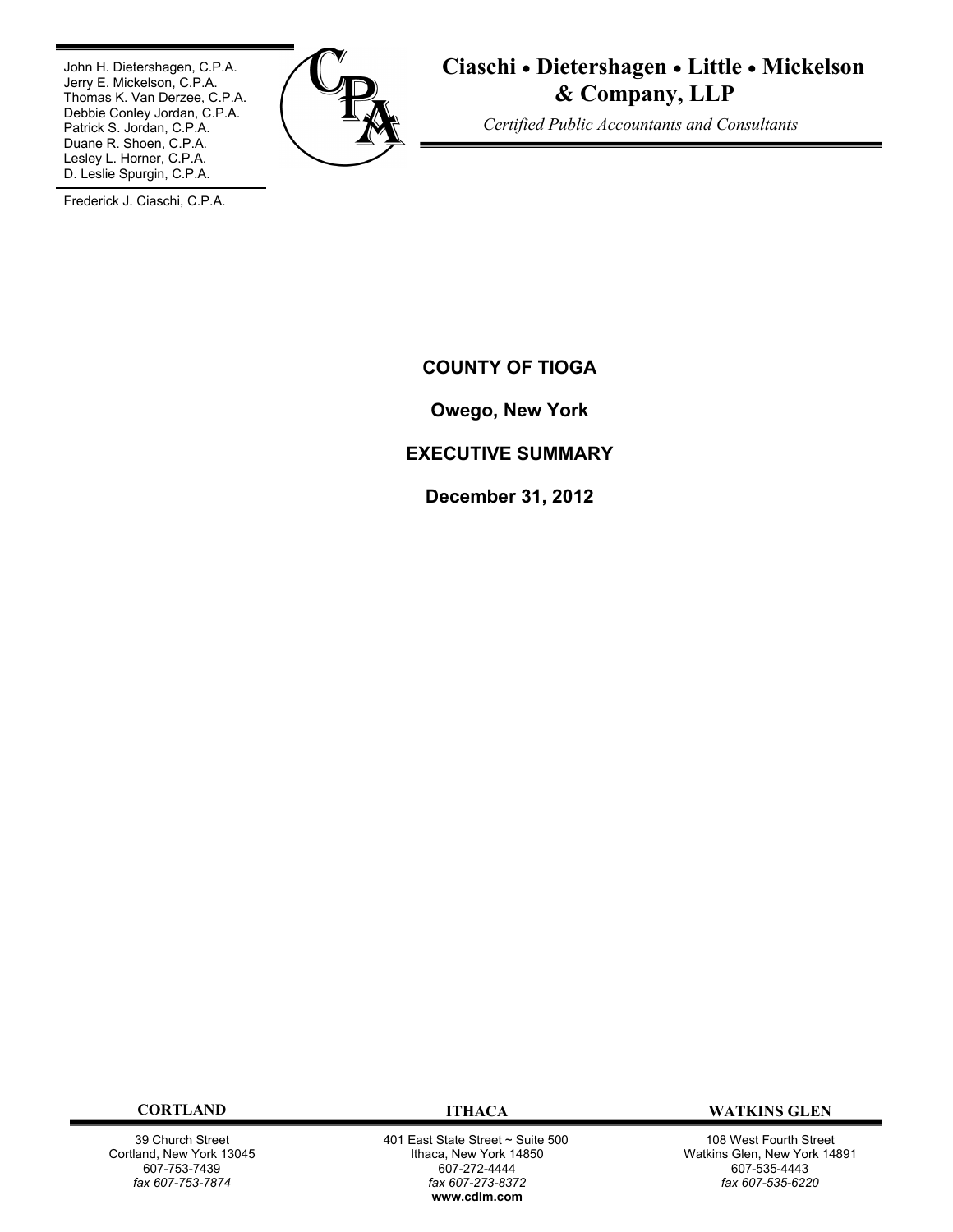#### COUNTY OF TIOGA

#### EXECUTIVE SUMMARY OF 2012 AUDIT REPORT AND FINDINGS

Independent Auditor's Report on Basic Financial **Statements** 

Independent Auditor's Report on Supplemental Financial Information

Report on Internal Control Over Financial Reporting and on Compliance and Other Matters Based on an Audit of Financial Statements Performed in Accordance with *Government Auditing Standards*

Independent Auditor's Report on Compliance for Each Major Program and on Internal Control Over Compliance required by OMB Circular A-133

Report on Schedule of Expenditures of Federal Awards

Communication with Those Charged with Goverance at the Conclusion of the Audit

#### **Basic Financial Statements Description of Report and Findings**

**Unqualified opinion** on the County of Tioga's (the County's) financial statements for the year ended December 31, 2012.

**Unqualified report** on supplemental financial information in relation to primary audit report.

Report on the County's compliance with laws and regulations that may have a direct and material effect on the financial statements. This report identified **no material instances of noncompliance.**

Reports on the County's internal control over financial reporting based on the auditor's understanding of the internal control structure and assessment of control risk obtained as part of the audit of the basic financial statements. This report identified **one significant deficiency and no material weaknesses in internal control.**

#### **Single Audit (OMB A-133) Report Description of Report and Findings**

Report on 1) the County's internal control structure policies and procedures used in administering federal award programs; 2) compliance with general requirements of the County's federal awards; and 3) compliance with specific requirements applicable to its major federal award programs. This report identified **no instances of noncompliance and no material weaknesses.**

**Unqualified report** on the Schedule of Expenditures of Federal Awards supplemental information in relation to the primary audit report. Federal expenditures amounted to \$14,267,416.

A letter that specifically addresses certain required communications to the Legislature in accordance with professional standards - there were **no comments of concern** to be reported regarding the following:

- Qualitative Aspects of Accounting Practices
- Difficulties Encountered in Performing the Audit
- Corrected and Uncorrected Misstatements
- Disagreements with Management
- Management Representations
- Management Consultations with Other Independent **Accountants**
- Other Audit Findings or Issues
- Other Matters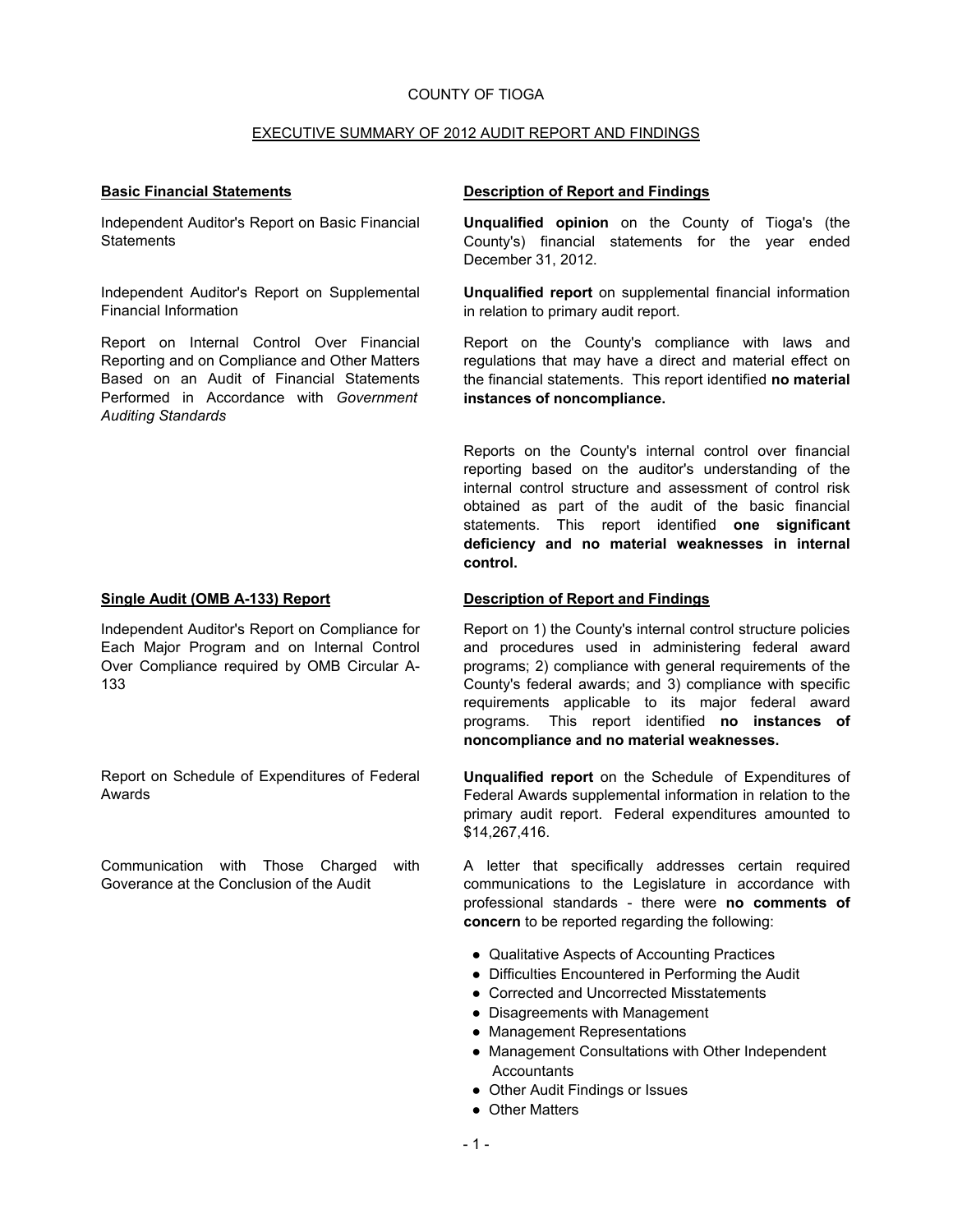# COUNTY OF TIOGA

# 5 YEAR FINANCIAL STATEMENT ANALYSIS

| <b>GENERAL FUND</b>                        | 12/31/12            |    | 12/31/11      | 12/31/10 |               | 12/31/09 |              |      | 12/31/08   |
|--------------------------------------------|---------------------|----|---------------|----------|---------------|----------|--------------|------|------------|
|                                            |                     |    |               |          |               |          |              |      |            |
| <b>ASSETS</b>                              |                     |    |               |          |               |          |              |      |            |
| Cash and investments                       | \$<br>10,972,716 \$ |    | 13,173,961 \$ |          | 11,153,897 \$ |          | 7,495,821 \$ |      | 8,149,756  |
| Taxes receivable                           | 7,124,699           |    | 5,900,648     |          | 5,382,910     |          | 5,450,979    |      | 5,094,743  |
| Due from state and federal                 | 7,683,603           |    | 5,407,426     |          | 6,625,293     |          | 5,135,001    |      | 4,706,410  |
| Other receivables                          | 872,561             |    | 675,863       |          | 187,813       |          | 389,992      |      | 388,736    |
| Prepaid expenses                           | 781,314             |    | 677,957       |          | 499,385       |          | 303,257      |      | 336,739    |
| Due from other governments                 | 25,640              |    | $-0-$         |          | 27,490        |          | 317,629      |      | 13,011     |
| Due from other funds                       | 529,964             |    | 369,452       |          | 2,150,239     |          | 3,183,228    |      | 3,070,939  |
| <b>Total Assets</b>                        | \$<br>27,990,497    | \$ | 26,205,307    | S.       | 26,027,027    | S.       | 22,275,907   | - SS | 21,760,334 |
|                                            |                     |    |               |          |               |          |              |      |            |
| <b>LIABILITIES</b>                         |                     |    |               |          |               |          |              |      |            |
| Accounts payable and accruals              | \$<br>2,184,705 \$  |    | 2,136,631 \$  |          | 2,336,103 \$  |          | 2,614,134 \$ |      | 3,369,695  |
| Due to other governments                   | 6,294,390           |    | 5,136,504     |          | 5,064,472     |          | 5,672,512    |      | 3,630,349  |
| Due to other funds                         | 3,190,052           |    | 3,436,484     |          | 304,023       |          | 1,386,457    |      | 2,215,791  |
| Deferred revenue                           | 2,798,180           |    | 2,726,115     |          | 2,282,357     |          | 1,980,278    |      | 1,652,877  |
| <b>Total Liabilities</b>                   | 14,467,327          |    | 13,435,734    |          | 9,986,955     |          | 11,653,381   |      | 10,868,712 |
| <b>FUND BALANCE</b>                        |                     |    |               |          |               |          |              |      |            |
| Nonspendable                               | 781,314             |    | 677,957       |          | 499,385       |          | 303,257      |      | 336,739    |
| Restricted                                 | 475,097             |    | 441,851       |          | 375,965       |          | 669,955      |      | 599,414    |
| Assigned                                   | 3,753,013           |    | 6,464,067     |          | 5,463,742     |          | 4,344,900    |      | 4,993,403  |
| Unassigned                                 | 8,513,746           |    | 5,185,698     |          | 9,700,980     |          | 5,304,414    |      | 4,962,066  |
| <b>Total Fund Balances</b>                 | 13,523,170          |    | 12,769,573    |          | 16,040,072    |          | 10,622,526   |      | 10,891,622 |
| <b>Total Liabilities and Fund Balances</b> | 27,990,497          | S  | 26,205,307    | S.       | 26,027,027    | S        | 22,275,907   |      | 21,760,334 |

Note: Abstracted from audited financials - See audit reports for complete information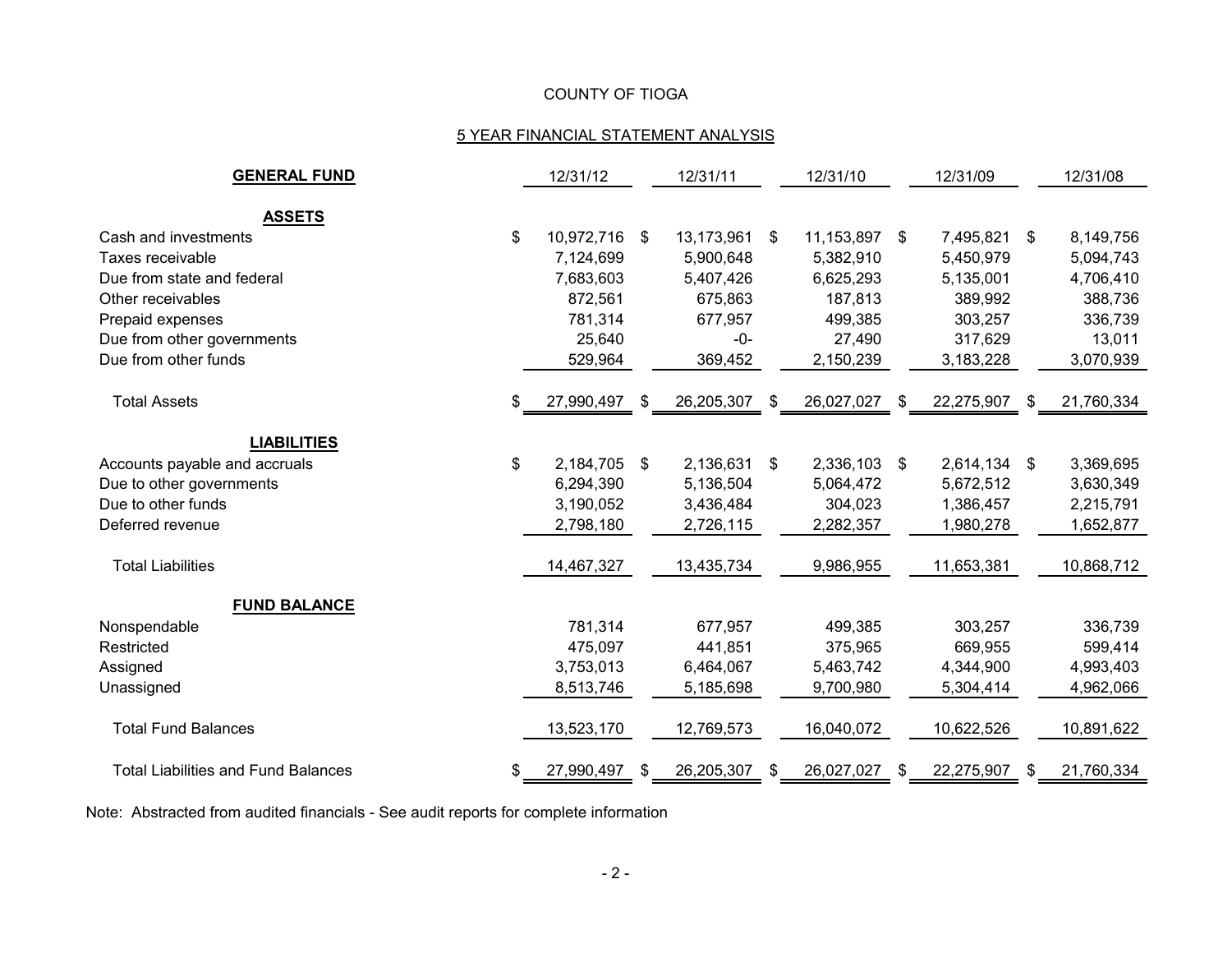# COUNTY OF TIOGA 5 YEAR FINANCIAL STATEMENT ANALYSIS (CONTINUED)

|                                        | 12/31/12      |     | 12/31/11    | 12/31/10         |    | 12/31/09       |      | 12/31/08      |
|----------------------------------------|---------------|-----|-------------|------------------|----|----------------|------|---------------|
| <b>REVENUES</b>                        |               |     |             |                  |    |                |      |               |
| Real property taxes and tax items<br>S | 22,831,313    | \$  | 22,569,265  | \$<br>22,479,665 | \$ | 20,620,771     | -\$  | 20,593,026    |
| Nonproperty tax items                  | 19,778,733    |     | 18,573,837  | 16,858,161       |    | 16,865,711     |      | 16,895,480    |
| Departmental income                    | 7,243,322     |     | 6,583,679   | 8,221,866        |    | 8,306,344      |      | 8,030,635     |
| Intergovernmental charges              | 725,519       |     | 479,682     | 704,385          |    | 579,018        |      | 504,101       |
| Use of money and property              | 83,659        |     | 223,481     | 102,965          |    | 87,658         |      | 253,453       |
| Fines and forfeitures                  | 121,401       |     | 116,642     | 117,600          |    | 141,813        |      | 133,867       |
| Other                                  | 372,429       |     | 579,616     | 452,311          |    | 328,578        |      | 612,542       |
| State sources                          | 10,025,619    |     | 9,194,566   | 9,137,655        |    | 9,700,304      |      | 8,780,736     |
| Federal sources                        | 7,786,462     |     | 6,801,319   | 9,043,633        |    | 8,410,117      |      | 6,418,455     |
| <b>Total Revenues</b>                  | 68,968,457    |     | 65,122,087  | 67,118,241       |    | 65,040,314     |      | 62,222,295    |
| <b>EXPENDITURES</b>                    |               |     |             |                  |    |                |      |               |
| General governmental support           | 10,461,164    |     | 10,062,138  | 9,471,874        |    | 9,888,484      |      | 10,430,420    |
| Education                              | 4,164,315     |     | 4,405,340   | 4,494,316        |    | 5,191,138      |      | 4,526,465     |
| Public safety                          | 7,132,224     |     | 6,740,298   | 6,868,533        |    | 6,401,237      |      | 6,497,446     |
| Public health                          | 6,700,779     |     | 7,094,388   | 7,092,383        |    | 7,324,576      |      | 7,426,805     |
| Transportation                         | 813,822       |     | 869,717     | 1,072,579        |    | 630,986        |      | 785,701       |
| Economic assistance and opportunity    | 21,058,883    |     | 20,270,319  | 19,879,247       |    | 20,342,519     |      | 19,704,320    |
| Culture and recreation                 | 322,207       |     | 223,387     | 229,476          |    | 232,827        |      | 215,570       |
| Home and community service             | 632,540       |     | 608,096     | 605,536          |    | 657,064        |      | 635,062       |
| Employee benefits                      | 11,787,400    |     | 11,125,587  | 10,089,514       |    | 8,678,869      |      | 7,979,120     |
| Debt service (principal and interest)  | 1,694,739     |     | 1,341,163   | 874,600          |    | 862,138        |      | -0-           |
| <b>Total Expenditures</b>              | 64,768,073    |     | 62,740,433  | 60,678,058       |    | 60,209,838     |      | 58,200,909    |
| <b>Excess of Revenues</b>              | 4,200,384     |     | 2,381,654   | 6,440,183        |    | 4,830,476      |      | 4,021,386     |
| Transfers (out)                        | (3, 446, 787) |     | (5,652,153) | (1,022,637)      |    | (5,099,572)    |      | (3, 115, 766) |
| Net Change in Fund Balance<br>S        | 753,597       | \$  | (3,270,499) | \$<br>5,417,546  | \$ | $(269,096)$ \$ |      | 905,620       |
| Restatement<br>S                       | $-0-$         | -56 | -0-         | \$<br>-0-        | S. | (404, 963)     | - \$ | $-0-$         |

Note: Abstracted from audited financials - See audit reports for complete information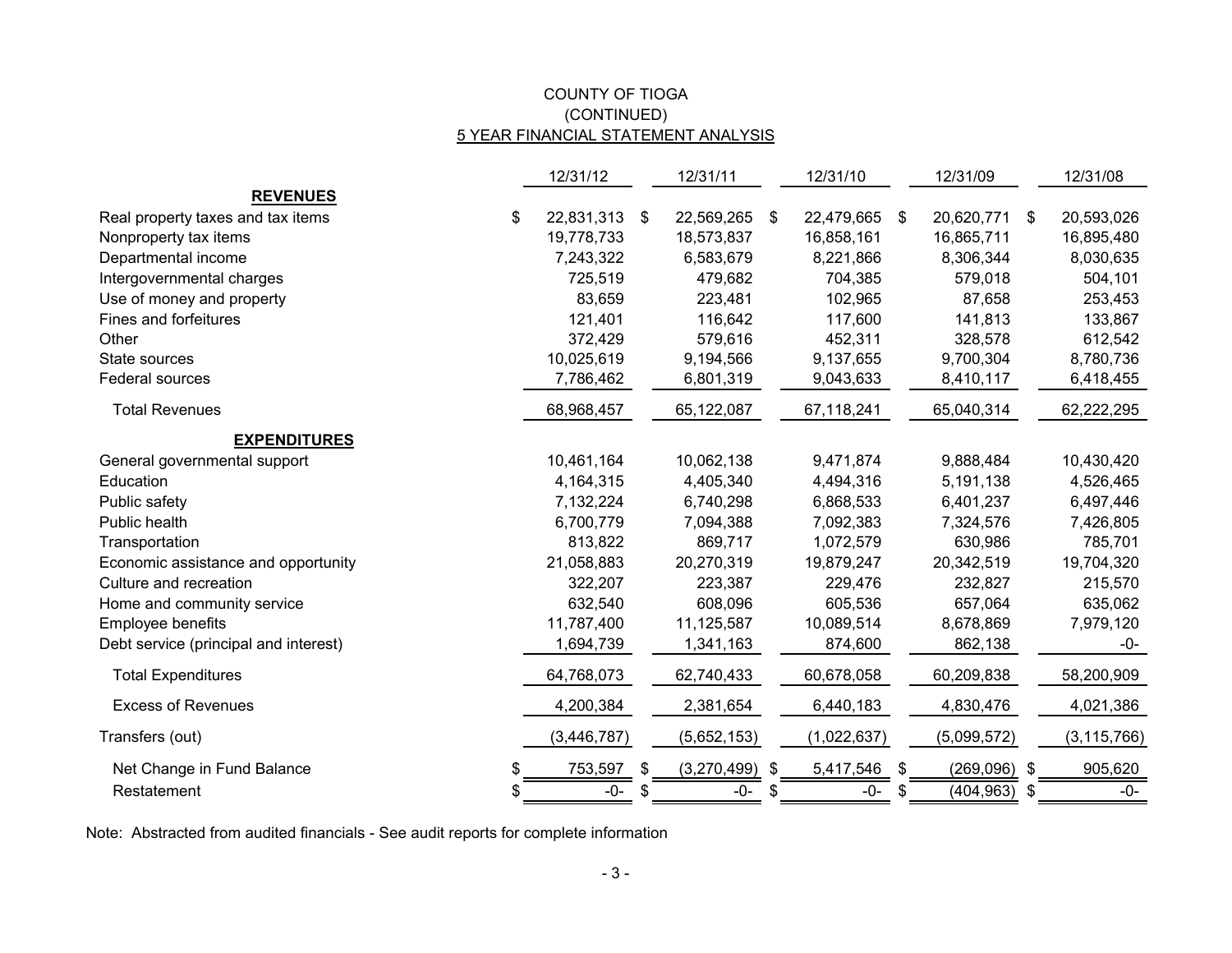# COUNTY OF TIOGA (CONTINUED) 5 YEAR FINANCIAL STATEMENT ANALYSIS

|                                   | 12/31/12  |  | 12/31/11   |  | 12/31/10  |  | 12/31/09  |  | 12/31/08  |
|-----------------------------------|-----------|--|------------|--|-----------|--|-----------|--|-----------|
| <b>EXPENDITURES AND TRANSFERS</b> |           |  |            |  |           |  |           |  |           |
| IN OTHER FUNDS                    |           |  |            |  |           |  |           |  |           |
| Refuse and Garbage Fund           | 1.219.529 |  | ,187,363   |  | ,229,018  |  | 1,240,149 |  | 1,243,391 |
| County Road Fund                  | ,960,461  |  | ,984,096   |  | ,846,969  |  | 1,801,061 |  | ,756,699  |
| Road Machinery Fund               | 634,345   |  | 637,672    |  | 616,333   |  | 632,046   |  | 660,935   |
| Special Grant Fund                | 1,375,583 |  | 288,918    |  | 688,571   |  | 719,869   |  | 291,126   |
| Capital Projects Funds            | 5,659,829 |  | 10,487,725 |  | 6,007,097 |  | 4,226,178 |  | 644,938   |

Note: Abstracted from audited financials - See audit reports for complete information